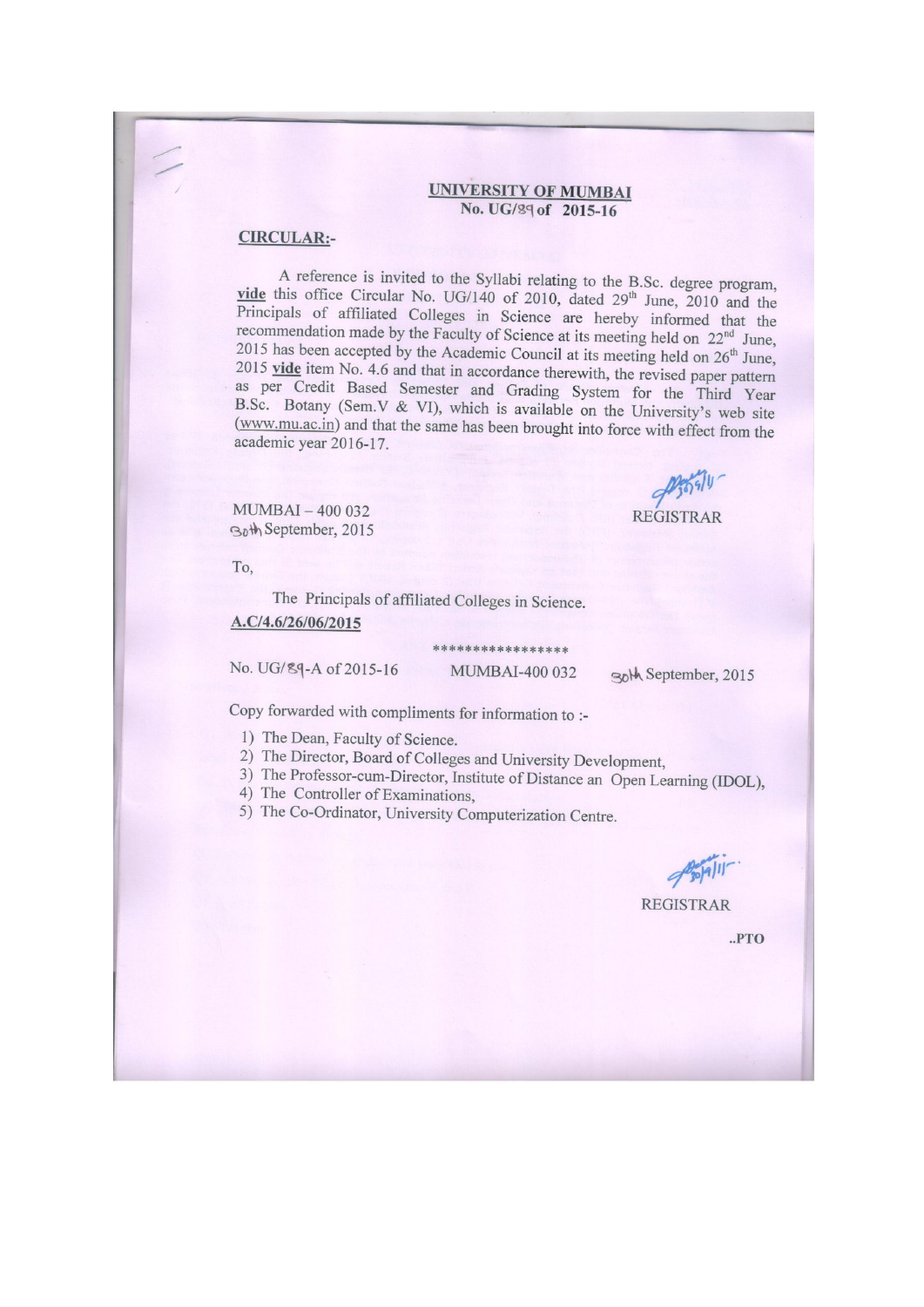## **AC 26/06/2015 Item No.4.6**

# **UNIVERSITY OF MUMBAI T Y B Sc BOTANY SEMESTER V PLANT DIVERSITY III PRACTICAL I**

### **Duration: 3 hours Max.Marks: 50**

| Q.1 Perform the given microbiology experiment A                                        | 12 |
|----------------------------------------------------------------------------------------|----|
| Q.2Identify, classify and describe specimens B, C and D. Sketch neat labelled diagrams |    |
| of morphological/microscopic structures seen in the specimens.                         | 24 |
| Q.3Identify and describe slides/specimens Eand F                                       | 08 |
| Q.4Journal                                                                             | 06 |

# **UNIVERSITY OF MUMBAI T Y B Sc BOTANY SEMESTER V PLANT DIVERSITY IV PRACTICAL II**

### **Duration: 3 hours Max.Marks: 50**

| Q1. A. Classify specimens Auptoits family giving reasons. Give floral formula. Sketch |                |
|---------------------------------------------------------------------------------------|----------------|
| and label L.S. of flower and T.S. of ovary                                            | 10             |
| Q1. B. Identify the genus and species of specimen Busing flora                        | 0 <sub>5</sub> |
| Q2. Make a temporary double stained preparation of T.S. of specimen C and comment on  |                |
| the type of secondary growth                                                          | 10             |
|                                                                                       |                |
| Q3. Perform the Palynology experiment Dallotted to you                                | 07             |
| Q4. Identify and describe slide /specimen E and F                                     | 08             |
| Q5. Field Report                                                                      | 05             |

Q6.Viva voce **05**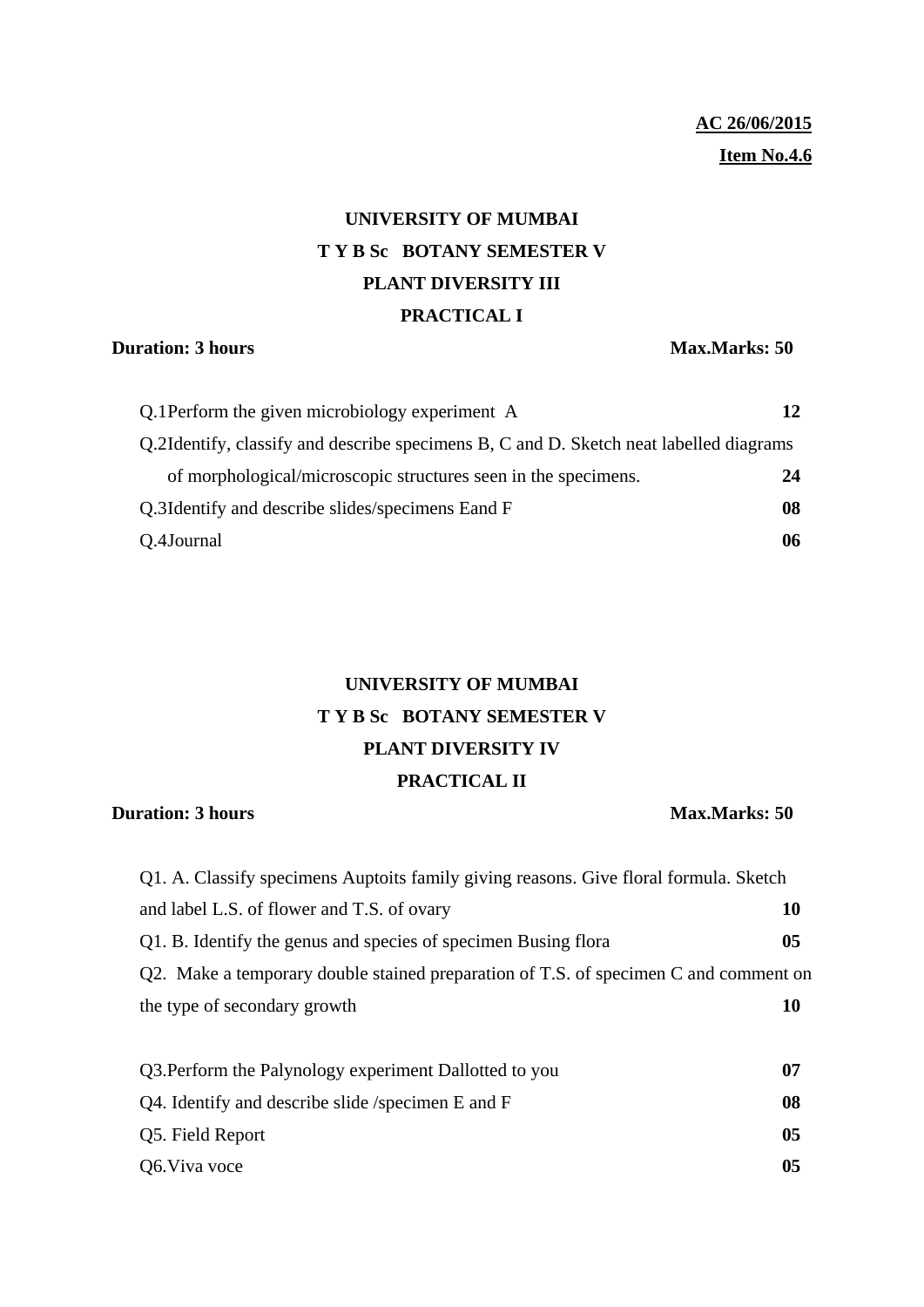# **UNIVERSITY OF MUMBAI T Y B Sc BOTANY SEMESTER V FORM AND FUNCTION III PRACTICAL III**

### **Duration: 3 hours Max.Marks: 50**

| Q.1 Make a smear preparation of material Aand show the slide to the examiner. Comment   |    |
|-----------------------------------------------------------------------------------------|----|
| on your observations / Expose the giant chromosomes from the salivary glands of         |    |
| Chironomouslarva.                                                                       | 12 |
| Q.2Perform the experiment Ballotted to you (Physiology)                                 | 10 |
| Q.3 Perform the experiment Callotted to you (Ecology)                                   | 10 |
| Q.4 From the given data/material D determine test of significance using studentst-test/ |    |
| Regression Analysis/ ANOVA                                                              | 12 |
| O.5Journal                                                                              | 06 |

## **UNIVERSITY OF MUMBAI T Y B Sc BOTANY SEMESTER V CURRENT TRENDS IN PLANT SCIENCE II PRACTICAL IV**

### **Duration: 3 hours Max.Marks: 50**

Q.1Describe macroscopic/microscopiccharacters with the help of neat and labelled sketches of specimens A and B. Perform the chemical tests to identify theactive constituents.

## **16**

Q.2Perform the experiment C allotted to you(Seed sterilization/Callusinduction/Encapsulation of axillary buds)

#### **10**

| Q.3 Perform experiment D allotted to you                   | 10 |
|------------------------------------------------------------|----|
| Q.4I dentify and explain the specimens/photographs E and F | 08 |
| Q.5 Viva voce                                              | 06 |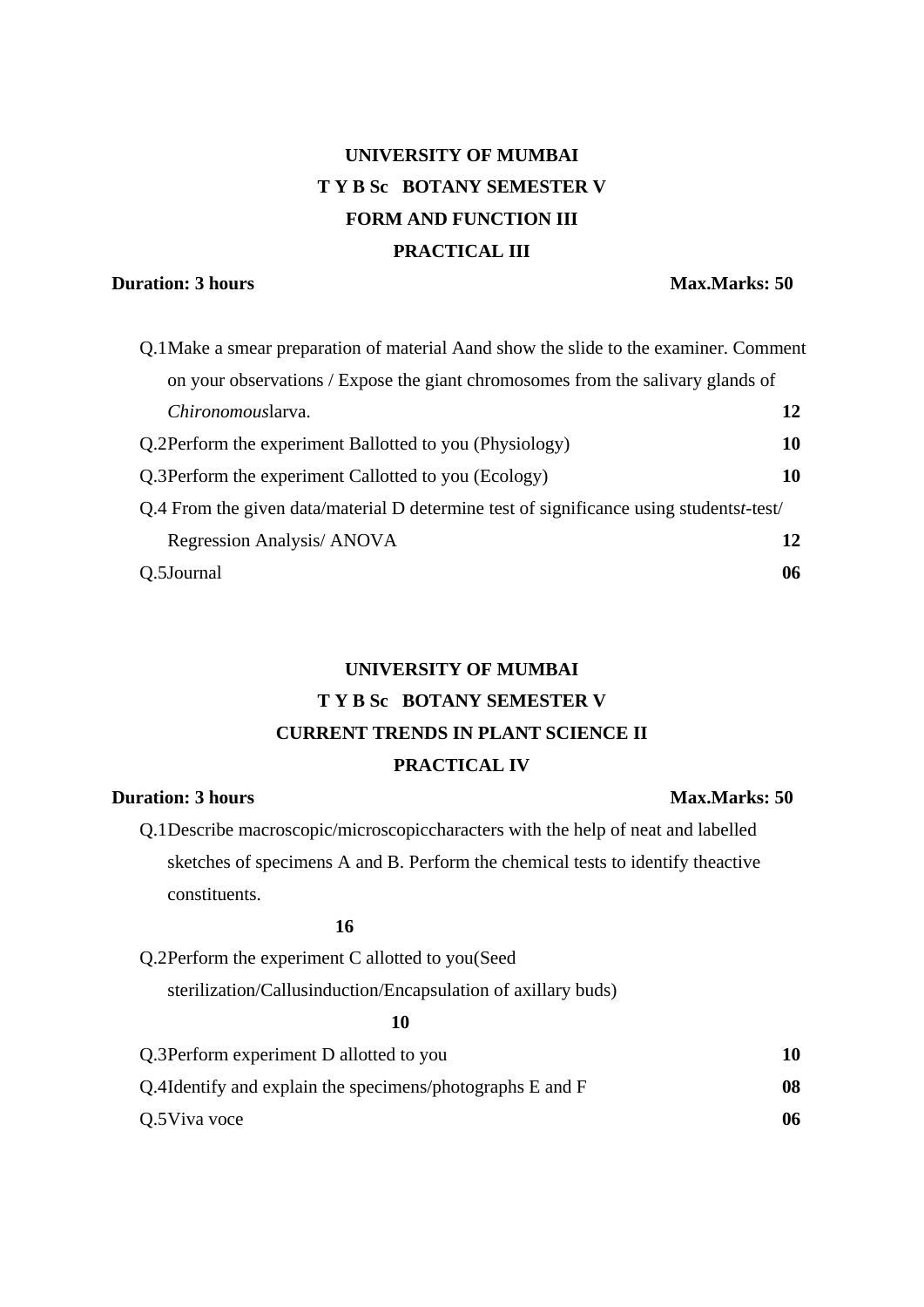# **UNIVERSITY OF MUMBAI T Y B Sc BOTANY SEMESTER VI PLANT DIVERSITY III PRACTICAL I**

## **Duration: 3 hours Max. Marks: 50**

| Q.1 Identify, classify and describe specimens A and B. Sketch neat labelled diagrams of |    |
|-----------------------------------------------------------------------------------------|----|
| morphological/microscopic structures seen in thespecimens.                              | 16 |
| Q.2 Perform growth curve of E. coli / Isolate plasmid DNA and separate using AGE        | 10 |
| Q.3 Perform DNA barcoding of plant material using given data                            | 09 |
| Q.4 Identify and describe slides/specimens C, D and E                                   | 09 |
| Q.5 Journal                                                                             | 06 |

# **UNIVERSITY OF MUMBAI T Y B Sc BOTANY SEMESTER VI PLANT DIVERSITY IV PRACTICAL II**

### **Duration: 3 hours Max. Marks: 50**

| Q.1 Identify, classify and describe specimen A. Sketch neat labelled diagrams of        |                |
|-----------------------------------------------------------------------------------------|----------------|
| morphological/microscopic structures seen in the specimens.                             | 08             |
| Q.2 A. Classifyspecimen Buptoits family giving reasons. Give floral formula. Sketch and |                |
| label LS of flower and TS of ovary                                                      | 10             |
| Q.2 B. Identify the genus and species of specimen C using flora                         | 0 <sub>5</sub> |
| Q.3 Make a stained preparation of specimen D and comment on its ecological anatomy $10$ |                |
| Q.4 Identify and describe slides /specimens E, F, G and H                               | 12             |
| Q.5 Viva voce                                                                           | 05             |